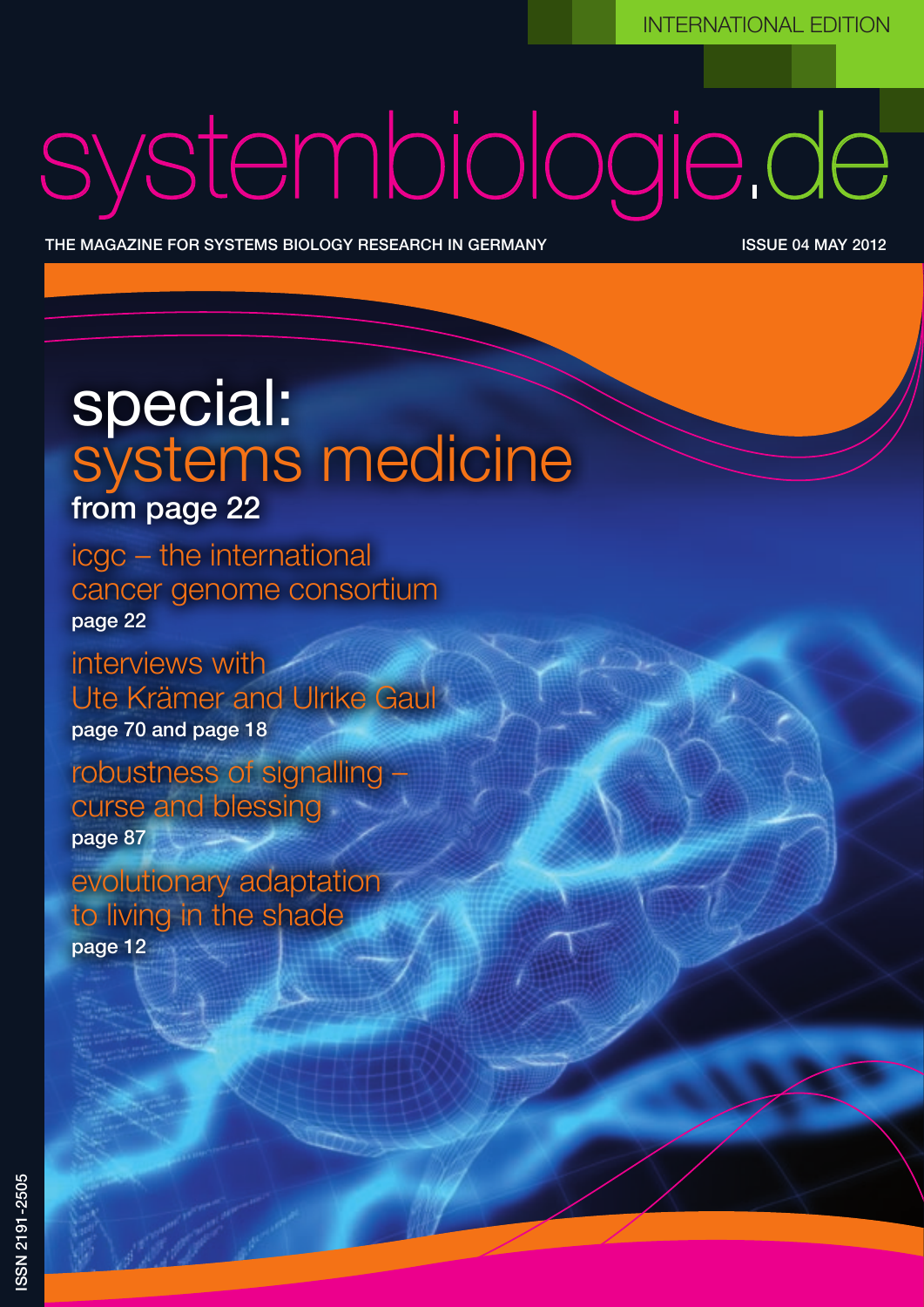## evolutionary adaptation to living in the shade

A combination of experiments and modelling shows how plants can detect far-red light

by Julia Rausenberger, Eberhard Schäfer, Jens Timmer, Andreas Hiltbrunner und Christian Fleck

In order to detect light, humans and animals have light-sensitive proteins in the sensory cells of the retina. Analogously, plants too have light-sensitive proteins known as photoreceptors for detecting changes in their light environment. Phytochromes are photoreceptors that are activated by red light and are therefore optimally able to detect the red part of light. But plants also use phytochromes to detect far-red light, although their photophysical properties make them ill-suited to do so. By combining experimental approaches with mathematical modelling we found an explanation for this paradox of which scientists have long been aware (Rausenberger *et al.*, 2011).

#### Photoreceptors help in selecting a suitable development strategy

Light influences the life cycle of a plant in a variety of ways. Via the process of photosynthesis, plants derive from light the energy they need for survival. Unlike animals, which in adverse circumstances can simply move away and look for a better place, plants are stationary and have to adapt to the prevailing conditions in the place where they germinate. Various aspects of the light environment, such as the day length, the direction from which the light comes or its spectral composition give plants important information about their environment. As days grow shorter, for example, plants start to prepare for approaching winter, or a change in the light spectrum enables them to recognise rivals before they become a threat to survival.

To detect light, plants use various light-sensitive proteins known as photoreceptors. These phytochromes, cryptochromes and phototropins give plants the ability to record important parameters of their environment. In order to absorb light, all three photoreceptor families depend on chromophores.

Phytochromes contain phytochromobilin, a linear tetrapyrrole, as a chromophore (Fig. 1a), while cryptochromes and phototropins have flavin-based chromophores (Fig. 1b). Already very young seedlings choose between two development strategies, depending on the light (Fig. 1c). After germinating, in the absence of light they use their limited stocks of storage substances for more elongated growth in order to reach the light, thereby enabling photosynthesis and thus photoautotrophic growth for the little plant (Greek *photos* = light, *autotroph* = self-feeding). This strategy is called skotomorphogenesis. As soon as light is available, the plant switches to a second development strategy known as photomorphogenesis, where the main emphasis is on growing more leaves and optimising the photosynthesis process. Thus, seedlings with the same genetic background can develop very differently, depending on the environmental and light conditions. Over the course of the earth's history, as plant growth became increasingly dense, a further characteristic of plants became important – the ability to survive in the shadow of other plants. Beneath a dense cover of vegetation, the ratio of far-red light is strongly increased because the chlorophyll in the leaves of overshadowing plants filters out the blue and red light part of the sunlight. In these conditions, detecting far-red light is indispensable in order to enable the transition from skotomorphogenesis to photomorphogenesis after germination and therefore to photoautotrophic growth.

Phytochromes absorb most light in the red light region, but can achieve maximum effect in far-red light In the red and far-red regions of the light spectrum (625–740 nm), light quality and quantity is detected by the photoreversible phytochrome system. A phytochrome consists of a protein component and a light-absorbing component, the chromophore. This chromophore, phytochromobilin, and the phytochrome molecules exist in two spectroscopically differentiable forms, the Pr and the Pfr form (Figs. 1a and 1d). The Pfr form is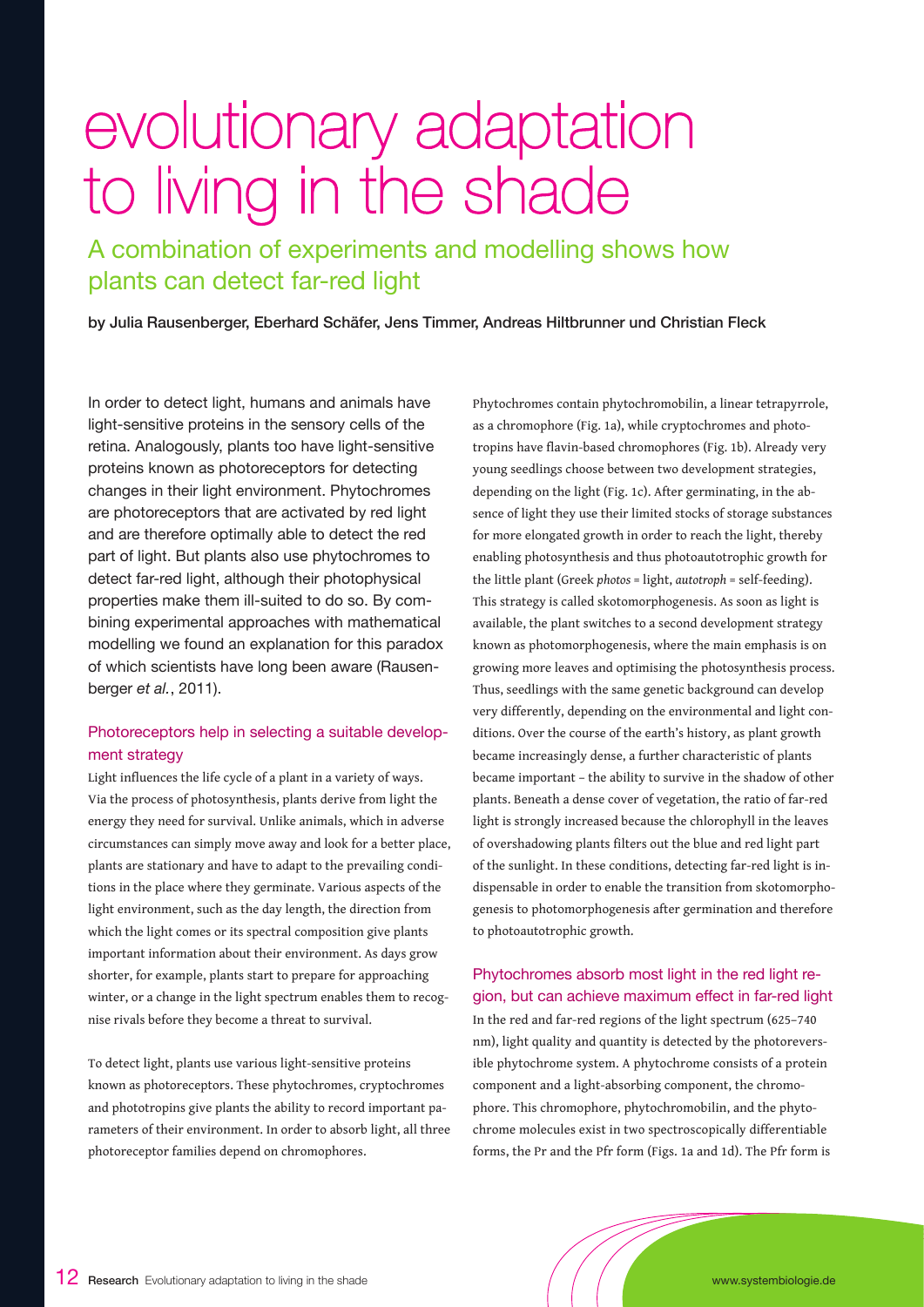

Researching light detection in plants: from left to right Christian Fleck, Florian Wüst, Eberhard Schäfer, Julia Rausenberger, Andreas Hiltbrunner and Jens Timmer (Photo: Christian Fleck).

considered to be the physiologically active form, while the Pr form is inactive. By absorbing light, the two forms can be converted into each other. While the rate of conversion from the Pr to the Pfr form is greatest in red light, the rate of conversion from the Pfr to the Pr form is highest in far-red light (Fig. 1d). As a result, in red light 85% of phytochrome molecules are in the physiologically active Pfr form, while the proportion of Pfr in far-red light is only 3%. Correspondingly, one would expect phytochrome-dependent responses to be activated by red light and inactivated by far-red light, i.e. that phytochromes would act as "light switches" switched on by red light and switched off by far-red light.

Plants have various types of phytochromes that differ hardly at all in terms of photophysical characteristics. The two most important phytochromes are phytochrome A and phytochrome B. Phytochrome B behaves as one would expect a phytochrome to do: It has the strongest effect in red light, where the Pfr proportion is highest. In contrast, the effect of phytochrome A has been found to be greatest in far-red light. Phytochrome A is the photoreceptor that enables plants to survive beneath a dense cover of vegetation by stimulating the transition to photoautotrophic growth in far-red light. The paradox that the effect of phytochrome A is greatest in far-red light despite the fact that in that part of the spectrum only 3% of all phytochrome A is in



#### Figure 1:

- **a)** Structure of phytochromobilin, a linear tetrapyrrole, in the Pr and Pfr form (differences in red). In phytochromes, phytochromobilin is covalently bonded to a cysteine (Cys) (Source: http://de.wikipedia.org/w/index.php?title=Phytochrom&oldid=92061197).
- **b)** Cryptochromes and phototropins, both blue-light receptors in plants, unlike phytochromes, have a flavin-based chromophore. Cryptochromes have a FAD (overall structure), while phototropins have a FMN (black) (Source: http://de.wikipedia.org/w/index.php?title=Flavin-Adenin-Dinukleotid&oldid=92551360).
- **c)** Skotomorphogenesis vs. photomorphogenesis: Seedlings that grew in the dark (left) use their reserves to grow more elongated, whereas seedlings that grew in the light (right) strive to optimise photosynthesis by growing more leaves (Source: J. Rausenberger, A. Hiltbrunner).
- **d)** The photoreversible phytochrome system: Under the influence of red light the Pr form is converted into the physiologically active Pfr form, which reverts through far-red light back to the Pr form. When exposed to red light, around 85% of phytochromes are in the Pfr form, as opposed to only around 3% in far-red light (Source: J. Rausenberger, A. Hiltbrunner).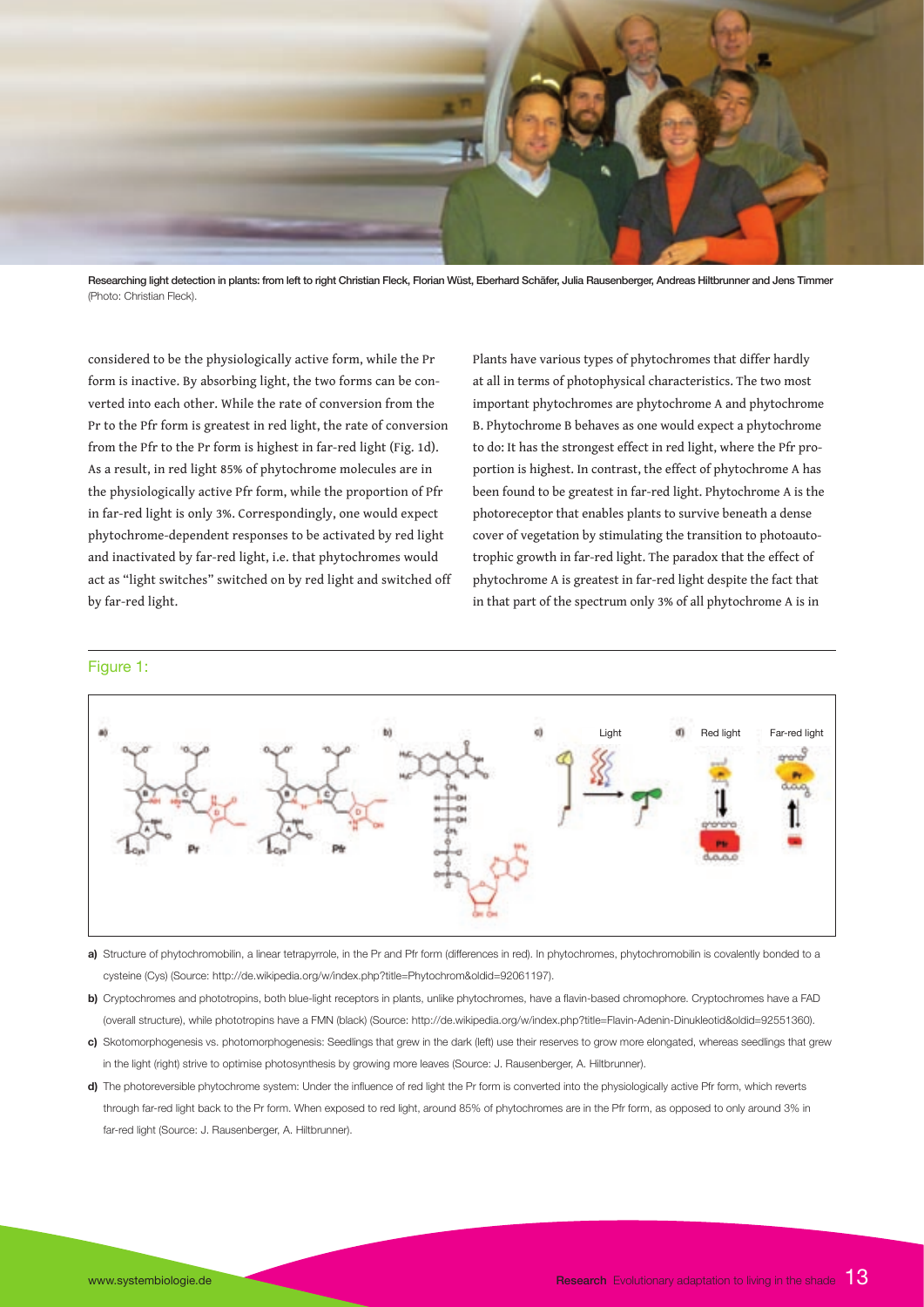

Figure 2: *Arabidopsis thaliana* seedlings that have grown for four days in far-red light. The seedlings in the middle have lower and those on the far right higher quantities of the protein FHY1 than is present in wild type seedlings (left) (Photo: A. Hiltbrunner).

the active Pfr form, has preoccupied plant researchers for more than 50 years. In all that time, no convincing explanation of this phenomenon, otherwise known as the high-irradiance response (HIR), was found.

Initial mathematical analyses of this problem led Schäfer in 1975 to a cyclical pattern of reaction as an interpretation of what was known at the time about the kinetics of the phytochrome. Although this model was an important step towards understanding HIR, the actual mechanism at the cellular and molecular level was still not understood.

Further research in the model plant *Arabidopsis thaliana* fundamentally changed the simple picture of the phytochrome as a "light switch". This started with the discovery that in the dark phytochromes are localised in the cell cytosol and are transported to the nucleus only after activation by light, i.e. after conversion into the active Pfr form (Kircher *et al.*, 1999, 2002; Yamaguchi *et al.*, 1999). This was followed by the discovery that two helper proteins, FHY1 and FHL, are needed to transport phytochrome A to the nucleus (Hiltbrunner *et al.*, 2006; Rösler *et al*., 2007; Genoud *et al.*, 2008). The FHY1 and FHL proteins interact specifically with the Pfr form of phytochrome A, but detach themselves from it after it converts into the Pr form. Surprisingly, the quantity of FHY1 and FHL is much lower than the quantity of phytochrome A they transport into the nucleus. It was therefore postulated that once their work is done, the proteins are transported back out of the nucleus into the cytosol so as to be available for multiple transport cycles. Plants that contain higher quantities of FHY1 show greater inhibition of elongated growth in far-red light and less when the quantity of FHY1 is reduced (Fig. 2). This finding supports the assumption that the quantity of FHY1/FHL has a limiting effect on nuclear transport and on the action of phytochrome A.

One problem of many previous approaches to solving HIR was that they tried to explain the phytochrome system using a simple "light switch" model and did not take the actual dynamics of the photoreceptor and its nuclear transport and interaction with

other proteins into account. A successful theoretical approach had to take account of both the light-dependent nuclear transport and the particular dynamics of FHY1 and FHL, in addition to the specific phytochrome dynamics. Precisely this approach provided the possibility of decoding the unsolved problem of HIR and of being able to explain it at the molecular level (Fig. 3a).

#### Close combination of experiment and theory decodes counterintuitive high-irradiance response

In laboratory experiments with transgenic *Arabidopsis* plants we were able to show that the helper proteins FHY1 and FHL needed for the nuclear transport of phytochrome A detach themselves from it in the nucleus and migrate back into the cytosol, where they are available for further transports. We were also able to identify a mutated form of phytochrome A that was constitutively present in the physiologically active Pfr form and therefore binds to FHY1 and FHL permanently. Surprisingly, the effect of this mutated form was not greater than the wild type, but rather noticeably reduced. Further experiments showed that nuclear transport of the mutated form was less efficient than of the wild type. Based on the findings of these experiments, we developed a mathematical reaction model for the effect of phytochrome A. The goal was to find out whether this model reflected HIR and what reactions in this network were fundamental to phytochrome A's effectiveness in far-red light.

Due to the high number of open parameters that could not be defined experimentally, we chose a qualitative approach that could be guided by the following question: Are there combinations of parameters for which the reaction model set up (Fig. 3b) meets all the conditions that were previously defined on the basis of experimental observations? Systematic testing of 1,000,000 parameter combinations resulted in approximately 6,000 combinations that met all the predefined conditions. Although maximum effect in far-red light was not one of the criteria for choosing the 6,000 parameter combinations, nearly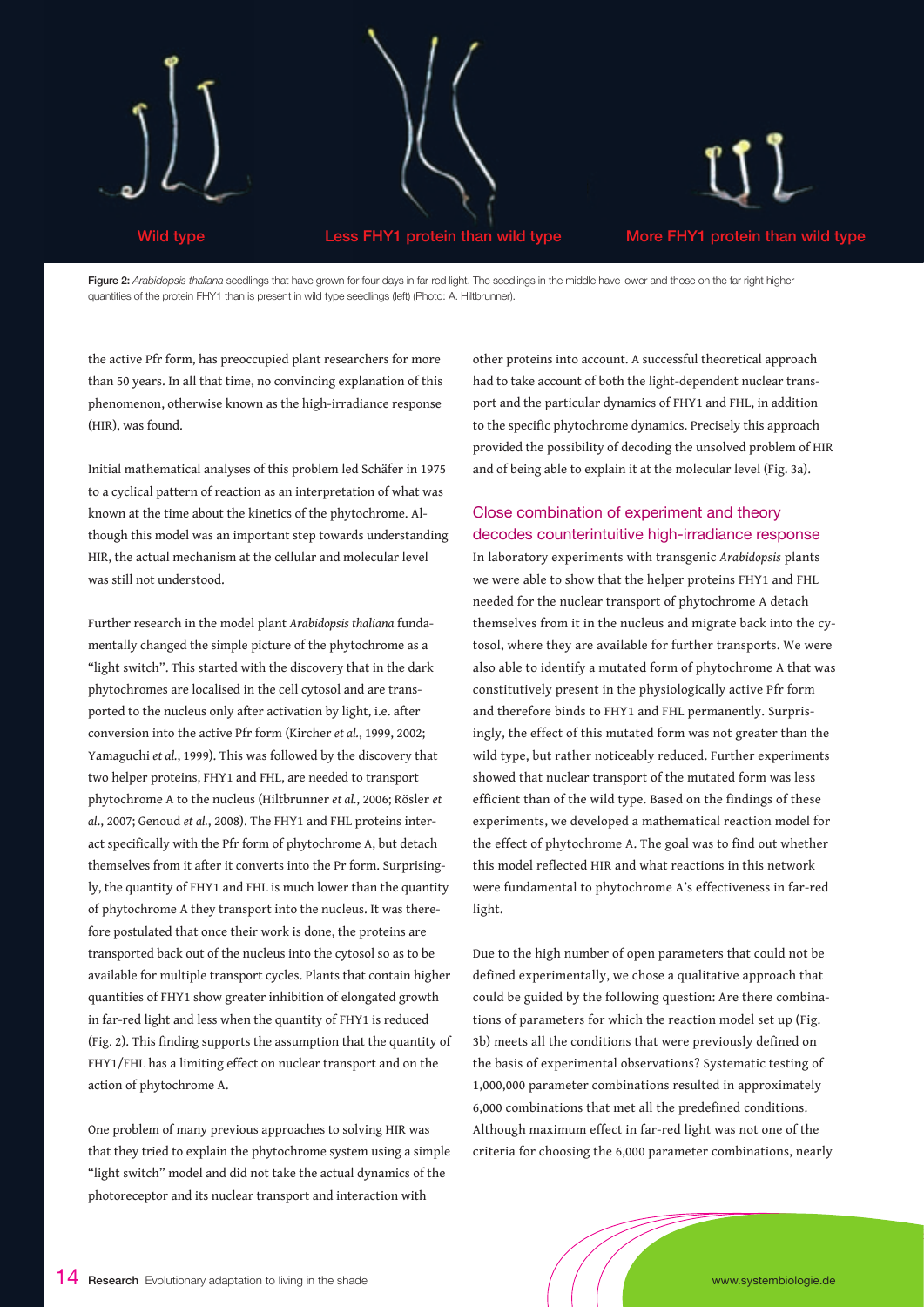all these combinations resulted in a maximum effect in far-red light – and not in the red region of the light spectrum as one would expect, given the photophysical characteristics of phytochromes.

Maximum effect in far-red light, the crucial characteristic of HIR, is therefore an intrinsic characteristic of the reaction model shown in Fig. 3b. However, these computer simulations did not mean that HIR had been understood. Although the mathematical reaction network showed the desired characteristics, it was unclear which were the key components, and how they must be interlinked in order to push the maximum effect from the red light into the far-red light. To find this out, we switched to an abstract way of looking at the problem that was inspired by synthetic biology and designed theoretical networks with phytochromes. If we were to start with the smallest possible network and augment it by systematically adding more and more components, at some point we must find the simplest network that showed the necessary maximum effect

in far-red light. It must then be possible to find this smallest network, which we called the HIR module, again as a sub-unit of the phytochrome A reaction network in Fig. 3b. Interestingly, a linear network with just three phases showed the required maximum effect of HIR at a wavelength of 720 nm, i.e. in farred light. Mathematical analysis of this network yielded a sur prisingly simple insight: Two photoconversion cycles operating in opposite directions (i.e. Pr→Pfr and Pfr→Pr), combined with a system in which continuous synthesis and breakdown takes place, which is therefore not in balance, are the long soughtafter essential network elements. Furthermore, these key components could also be identified as a structural element in the more extensive phytochrome A reaction network shown in Fig. 3b. In laboratory experiments we were also able to establish that in the plant the proteins responsible for transporting phytochrome A to the nucleus, FHY1 and FHL, link the two opposite phytochrome A photoconversion cycles with each other (Fig. 3b).

#### Figure 3:



- **a)** A previously unexplained phenomenon: How can a photoreceptor, whose maximum absorption is in the red light region, achieve a maximum effect in far-red light?
- **b)** Main components of the HIR module: Two photoconversion cycles operating in opposite directions and nuclear transport

(Source: A. Hiltbrunner, modified after Rausenberger *et al.*, Cell 2011).